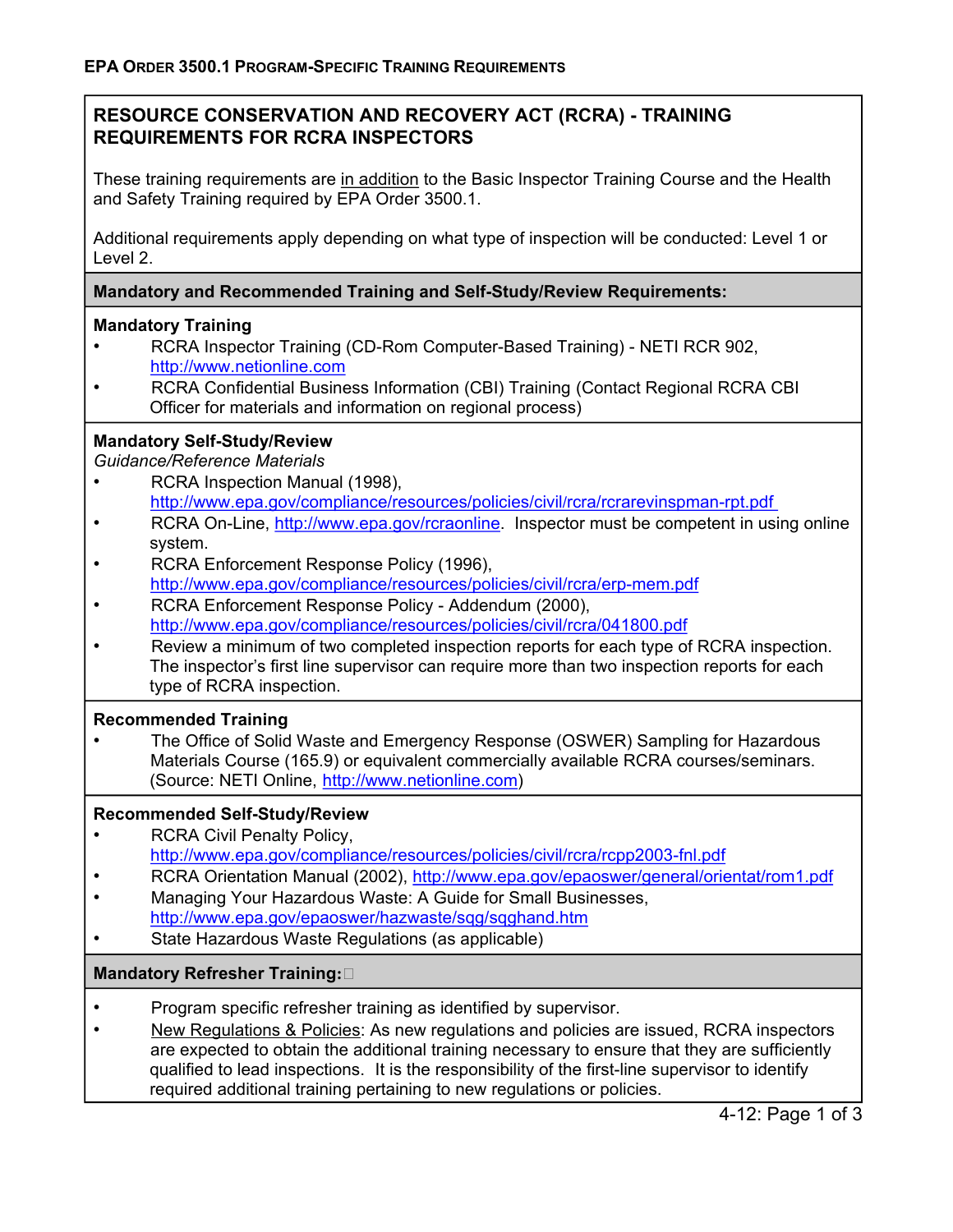# **RESOURCE CONSERVATION AND RECOVERY ACT (RCRA) - LEVEL 1**

RCRA Level 1 - Inspectors who conduct inspections at Conditionally Exempt Small Quantity Generators, Small Quantity Generators, Generators, Transporters, and Used Oil Collection and or Storage Facilities must complete the following training requirements in addition to the requirements listed above for ALL RCRA Inspectors.

### **Mandatory and Recommended Training and Self-Study/Review Requirements:**

#### **Mandatory Training**

• None

#### **Mandatory Self-Study/Review**

*Statutes/Regulations* 

- The Resource Conservation and Recovery Act (RCRA), http://www4.law.cornell.edu/uscode/42/ch82schI.html
- RCRA Hazardous Waste, Universal Waste, Used Oil Regulations Hazardous Waste Management System: General; Identification and Listing of Hazardous Waste; Standards Applicable to Generators of Hazardous Waste (40 CFR Parts 260 - 262)
- Standards Applicable to Transporters of Hazardous Waste (40 CFR Part 263)
- Standards for the Management of Specific Hazardous Wastes and Specific Types of Hazardous Waste Management Facilities (40 CFR Part 266)
- Land Disposal Restrictions (40 CFR Part 268)
- Standards for Universal Waste Management (40 CFR Part 273)
- Standards for the Management of Used Oil (40 CFR Part 279)
- *Guidance/Reference Materials*
- RCRA Training Modules: Definition of Solid Waste and Hazardous Waste Recycling; Generators; Hazardous Waste Identification; RCRA Solid Waste Programs; Used Oil; Land Disposal Restrictions; RCRA State Programs; Solid and Hazardous Waste Exclusions; Transporters; and Universal Waste, http://www.epa.gov/epaoswer/hotline/rmods.htm

#### **Recommended Training**

• None

#### **Recommended Self-Study/Review**

• None

### **Mandatory On-the-Job Training (OJT):**

• All RCRA Level 1 inspectors/field investigators are required to participate in OJT by accompanying a senior lead EPA or State RCRA inspector on at least two complete RCRA inspections. Each new RCRA inspector/field investigator also will be required to lead at least two complete RCRA inspections while being observed by an experienced and fully qualified EPA or State RCRA inspector. Note: This includes inspection preparation procedures with a senior inspector. The actual number of inspections required before the inspector is approved to lead inspections will be determined by the inspector's first-line supervisor.